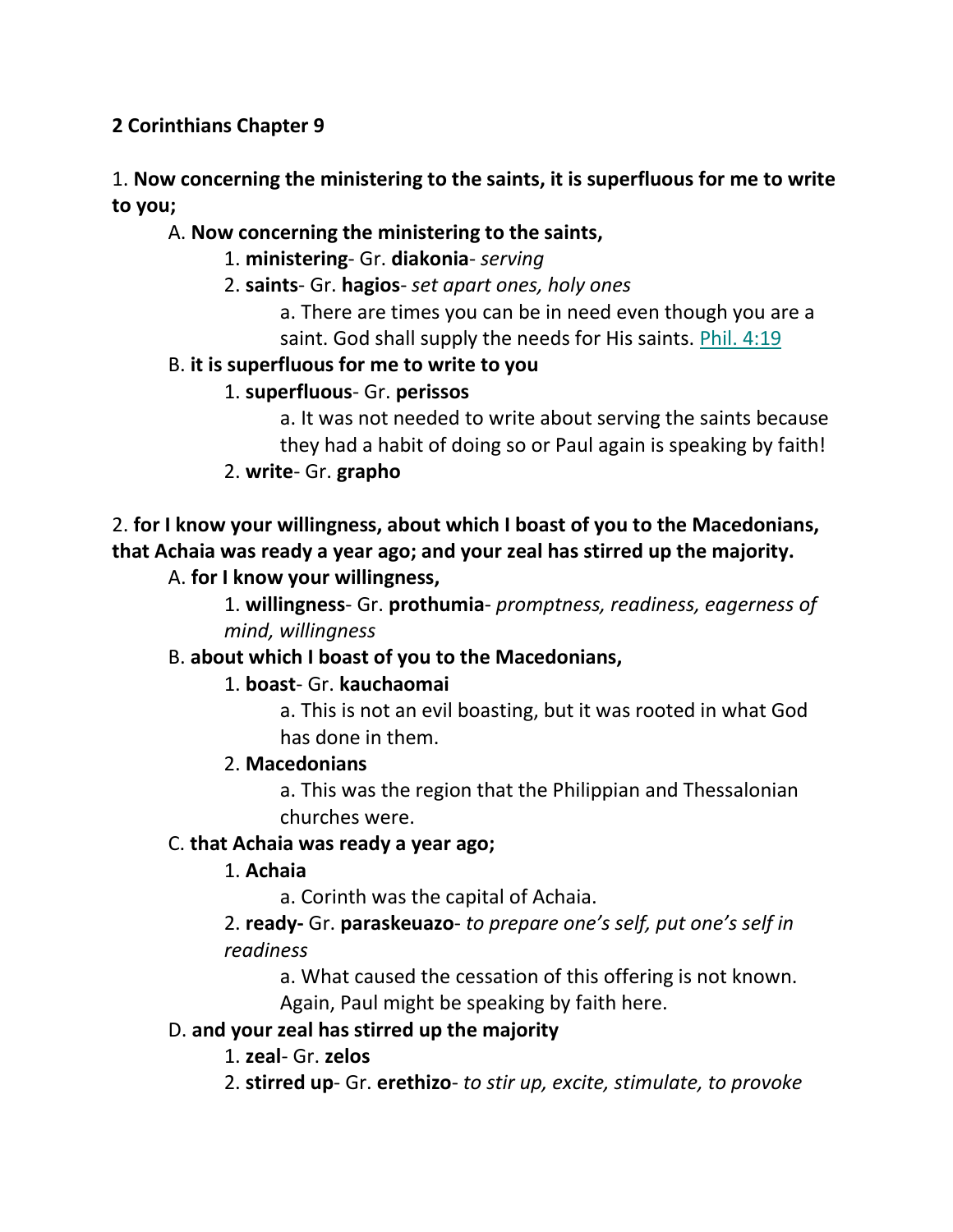#### 3. **majority**- Gr. **pleion**- *greater in quantity*

a. The majority were stirred up, but not all. This brings out that no matter what you do or say, some people are not going to be stirred up to action. You couldn't stir them up with a kitchen aid blender! Some people are thoroughly mixed up and set like concrete.

b. Also, what stirs up one person may not stir up another person.

## 3. **Yet I have sent the brethren, lest our boasting of you should be in vain in this respect, that, as I said, you may be ready;**

## A. **Yet I have sent the brethren,**

- 1. **sent** Gr. **pempo**
- 2. **brethren** Gr. **adelphos**
	- a. The brethren referred to in 2Co\_8:18, 2Co\_8:22-23

## B. **lest our boasting of you should be in vain in this respect,**

- 1. **boasting** Gr. **kauchema**
- 2. **vain** Gr. **kenoo** *empty, without purpose*
- C. **that, as I have said,**

## D. **you may be ready**

1. **ready**- Gr. **paraskeuazo**- *to prepare one's self, put one's self in readiness*

a. Unfortunately, we don't know how the Corinthians responded to Paul's appeal in this letter. There is no 3 Corinthians!

## 4. **lest if** *some* **Macedonians come with me and find you unprepared, we (not to mention you!) should be ashamed of this confident boasting.**

## A. **lest if some Macedonians come with me and find you unprepared,**

## 1. **Macedonians**

a. These would be those from the church of Philippi or Thessalonica.

## 2. **come**- Gr. **erchomai**

## 3. **find**- Gr. **heurisko**

a. People will end up finding us in the state of how we really are. Will this cause us to be ashamed or with a peaceful confidence?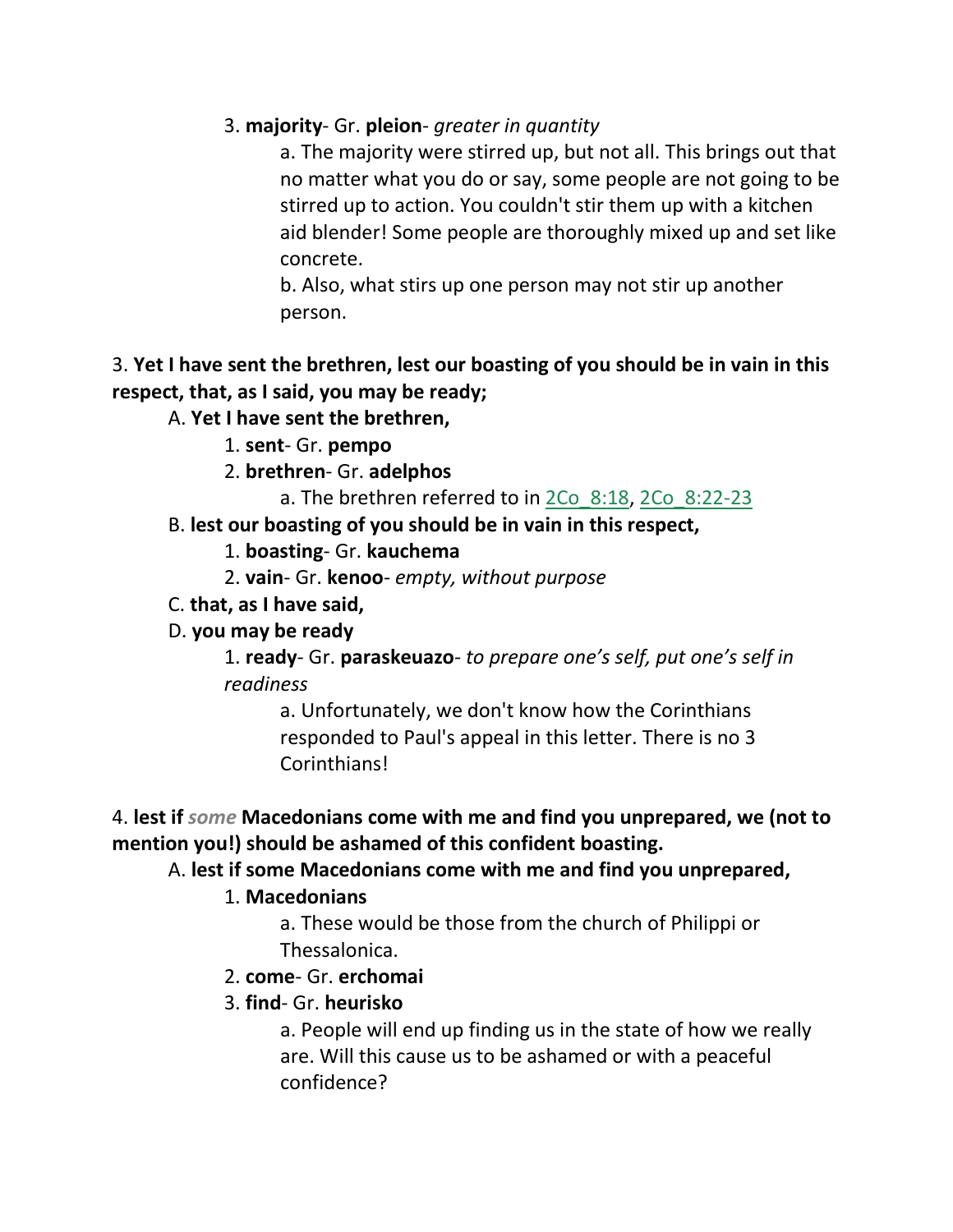4. **unprepared**- Gr. **aparaskeuastos** B. **we (not to mention you!) should be ashamed of this confident boasting.**

1. **ashamed**- Gr. **kataischuno**

a. It is not a good feeling letting someone down that really believes in us and speaks well of us to everyone.

2. **confident**- Gr. **hupostasis**- *ground, basis, foundation*

a. We should have a firm foundation for boasting which is God's genuine work in us and others. Boasting that is not on this solid foundation is empty boasting.

3. **boasting**- Gr. **kauchesis**

5. **Therefore I thought it necessary to exhort the brethren to go to you ahead of time, and prepare your generous gift beforehand, which** *you had* **previously promised, that it may be ready as** *a matter of* **generosity and not as a grudging obligation.** 

A. **Therefore I thought it necessary to exhort the brethren to go to you ahead of time,**

- 1. **thought** Gr. **hegeomai-** *to consider, deem, account*
- 2. **necessary** Gr. **anagkaios**
- 3. **exhort** Gr. **parakaleo** *encourage*
- 4. **brethren** Gr. **adelphos**
	- 1. The brethren referred to in 2Co 8:18, 2Co 8:22-23
- 5. **go ahead of time** Gr. **proerchomai**
- B. **and prepare your generous gift beforehand,**
	- 1. **prepare** Gr. **prokatarizo**
	- 2. **generous gift** Gr. **eulogia** *blessing, benefit*

a. This Greek word is the same word translated as "blessing". We get the English word "eulogy"- (lit. to speak well of) from this word.

## C. **which you had previously promised,**

1. **promised-** Gr. **prokataggello**- *to preannounce in the sense of to promise*

## D. **that it may be ready as a matter of generosity and not as a grudging obligation**

1. **ready**- Gr. **hetoimos**- *ready, prepared*

a. In the last letter Paul exhorted that the saints to lay aside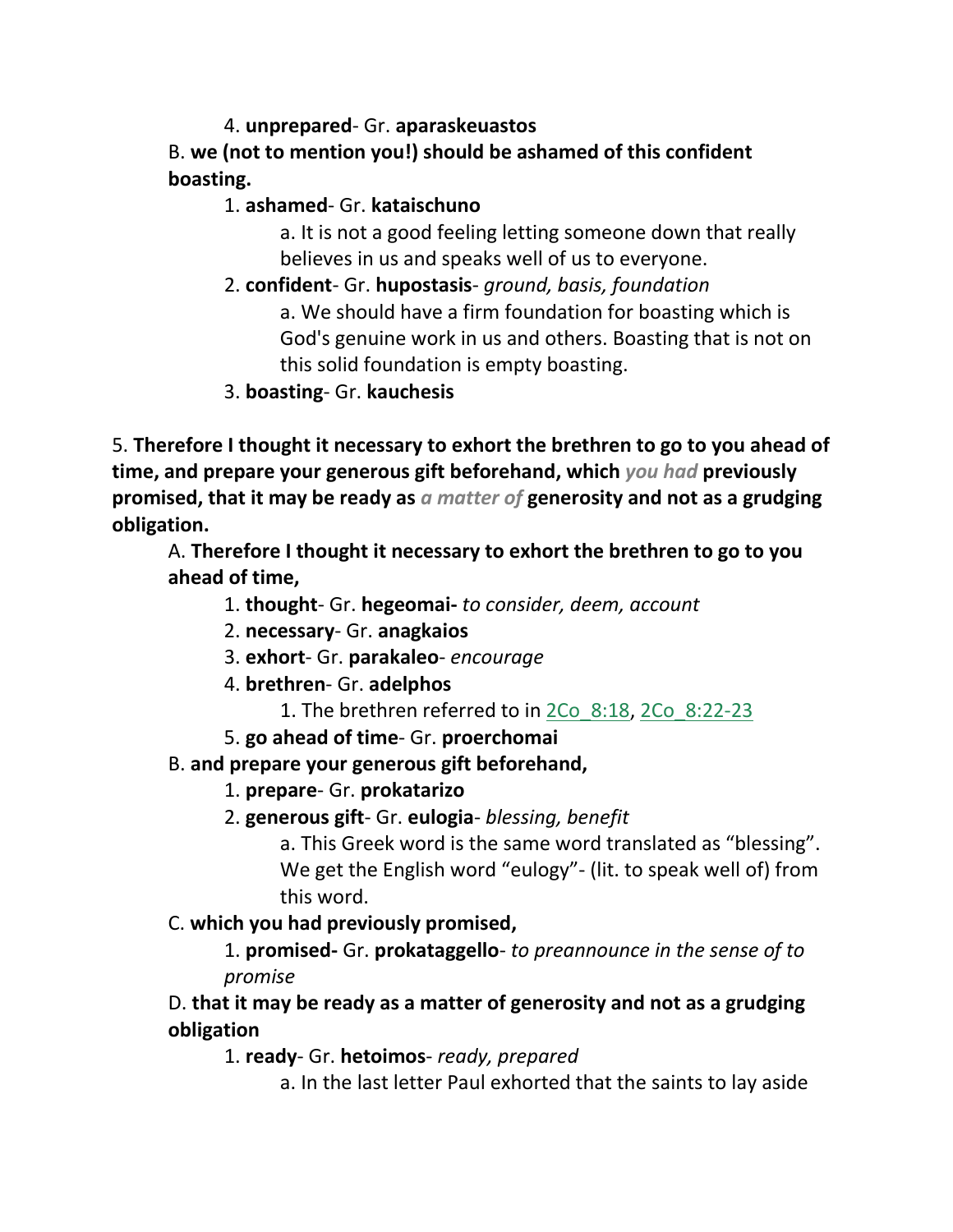money each week as they were prospered so that offerings would not be needed to collect the money. 1 Cor. 16:1-4 b. Paul sent these brothers to Corinth to collect what had been laid aside already.

2. **matter of generosity**- Gr. **eulogia**- *blessing, benefit*

3. **grudging obligation**- Gr. **pleonexia**- *a gift exacted by importunity and conferred with grudging, a hard-wrung gift, extortion, some advantage which one possesses over another; an inordinate desire of riches, covetousness*

a. Money given out of manipulation, extortion, or pressure is not a blessing, nor is it blessed. Only when money is given willingly from a heart of grace does an offering become a real blessing.

## 6. **But this** *I say:* **He who sows sparingly will also reap sparingly, and he who sows bountifully will also reap bountifully.**

## A. **But this I say**:

1. He did not want to make this offering something that was forced, but he did have something to say to them by way of an exhortation about how they gave.

## B. **He who sows sparingly will also reap sparingly,**

## 1. **sows**- Gr. **speiro**- *to sow seed*

a. This brings out that our finances when they are given into the kingdom of God become seed that will work for the kingdom in salvation, healing, and deliverance, but also work back into our lives good measure, pressed down, shaken together men will give back into our bosom that we can turn around and do it again! Luk\_6:38

## 2. **sparingly**- Gr. **pheidomenos**- *stingily*

a. If a farmer wants a big harvest, he knows he must plant a lot of seed. This is not hard to understand, but we often tend to shy away in fear from giving large amounts thinking we will be diminished.

## 3. **reap**- Gr. **therido**

a. Many of us have been taught to sow in faith, but not many have been taught to reap in faith as well. We need to believe for a return on our giving.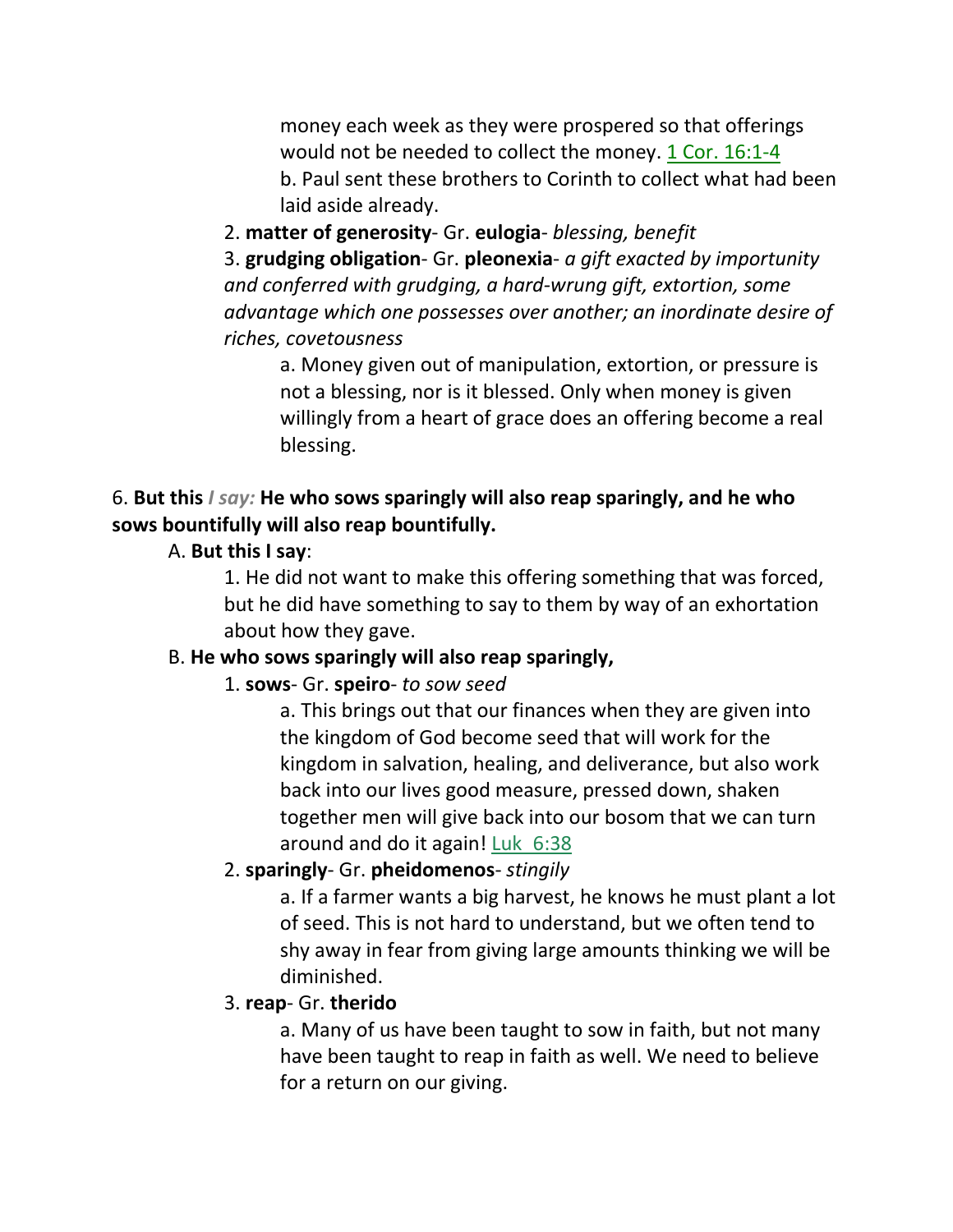- b. If a farmer plants a lot of seed and has a big crop in the field
- it will do him no good if he does not harvest [reap] it.

## C. **and he who sows bountifully will also reap bountifully**

## 1. **bountifully**- Gr. **epi eulogia**- *on top of blessings*

a. This word speaks of a heaped-up blessing.

b. This brings out a fact that many blessings God has for us can only be reaped by sowing what He first gave to us in grace.

c. He who sows blessing will reap a greater blessing.

## Pro\_11:24; Pro\_11:25

## 7. **So let each one** *give* **as he purposes in his heart, not grudgingly or of necessity; for God loves a cheerful giver.**

## A. **So let each one give as he purposes in his heart,**

- 1. **give** not in Greek- omit
- 2. **purposes** Gr. **proaireomai** *to choose in advance*
	- a. We should come to church ready to give, not think about it as an afterthought or give by a religious duty.
- 3. **heart** Gr. **kardia**

## B. **not grudgingly or of necessity;**

1. **grudgingly**- Gr. **ek lupe**- *out of sorrow, pain, grief, annoyance, affliction*

a. It pains some people to give money. If it pains you to give in an offering, then keep your money, you will need it! God wants you cheerfully give.

b. Some people are annoyed when an offering is received. We should rejoice that it is an opportunity to further God's kingdom and increase at the same time.

## 2. **necessity**- Gr. **anagke**

## C. **for God loves a cheerful giver**

## 1. **loves**- Gr. **agapao**

## 2. **cheerful-** Gr. **hilaros**- *cheerful, joyous, prompt to do anything*

a. We get our English word "hilarious" from this Greek word. We should be hilarious givers! This word also brings out the idea of being prompt in action and not being dilatory about it. If God puts it on our heart to give to someone or some ministry, we should be quick to act on it. Someone might be in great need for our immediate response to the Lord.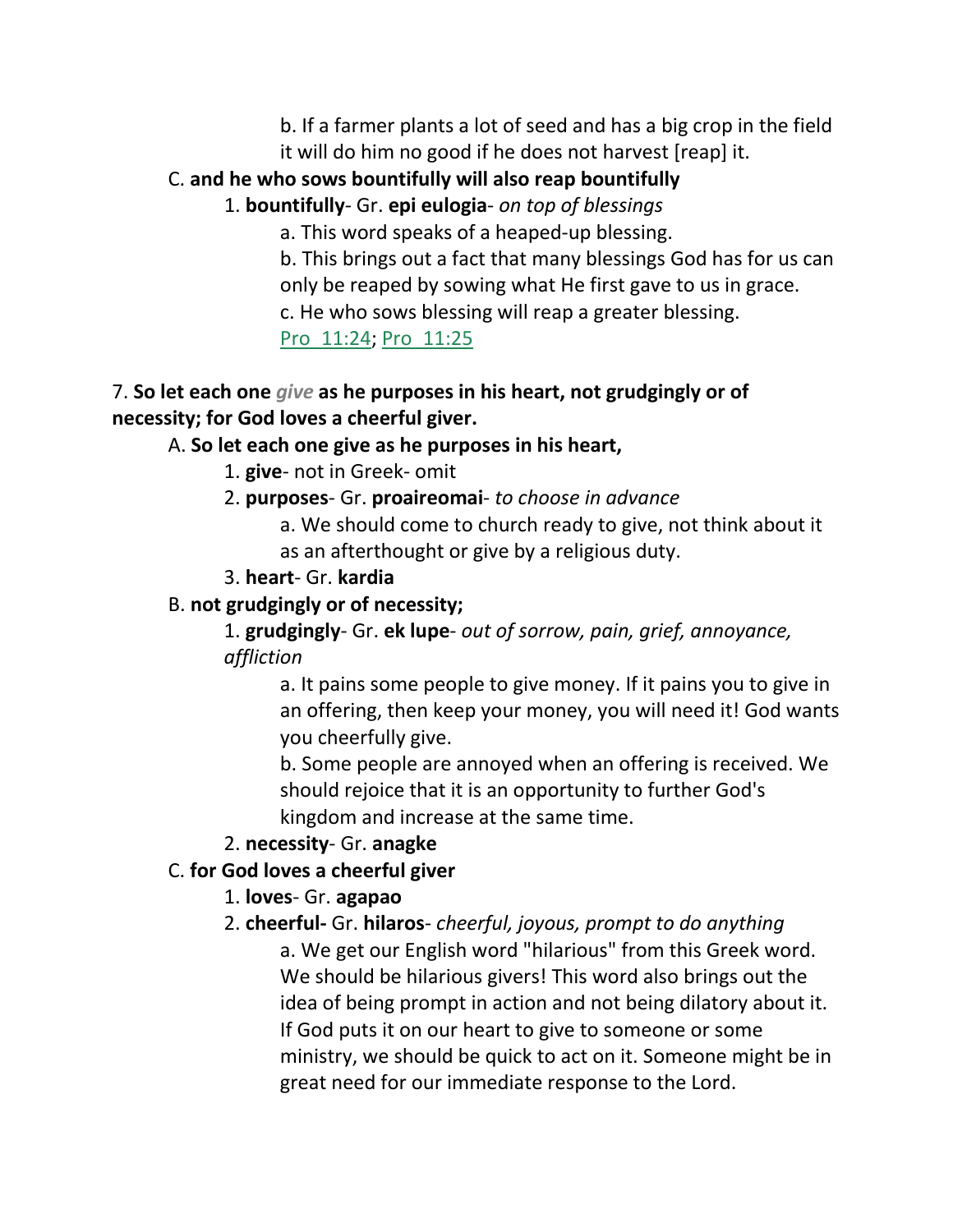#### 3. **giver**- Gr. **dotes**

a. A giver is not someone who gives. No, a giver is much more than that. A giver is one in the heart and it manifests in giving. A giver is the same thing as a sower. God gives seed to the sower. 2 Cor. 9:10 Notice, you can be sower before you ever have seed to sow. You can be a giver before you have finances to give. God will get seed and finances to a sower and a giver.

#### 8. **And God** *is* **able to make all grace abound toward you, that you, always having all sufficiency in all** *things,* **may have an abundance for every good work.**  A. **And God is able to make all grace abound toward you,**

#### 1. **able**- Gr. **dunatos**

a. God is able, but this does not mean He will do what He is able to do indiscriminately. Grace must be received by faith.

#### 2. **make all grace abound**- Gr. **perisseuo pas charis**

a. This is not just financial grace, but all grace.

#### B. **that you,**

#### C. **always having all sufficiency in all things,**

#### 1. **always**- Gr. **pantote**

a. There is NEVER a time where grace is not available to do what God has called us to do. We just need to humbly receive it and lean into it.

#### 2. **having**- Gr. **echo**

## 3. **sufficiency**- Gr. **autarkeia**- *a perfect condition of life in which no aid or support is needed*

a. This Greek word come from two words. One of them is **autos**- self, and **arkeo**- to possess unfailing strength. This word literally means to be self-sufficient. It is important to note that we are not self-sufficient in ourselves but Christ that is within us.

#### 4. **in all things**

a. There is NEVER a single area of life that God does not have grace for us to tap into. It is called the manifold grace of God. 1 Pet. 4:10

#### D. **may have an abundance for every good work**

#### 1. **abundance**- Gr. **perisseuo**

a. This is abundance in all things or areas.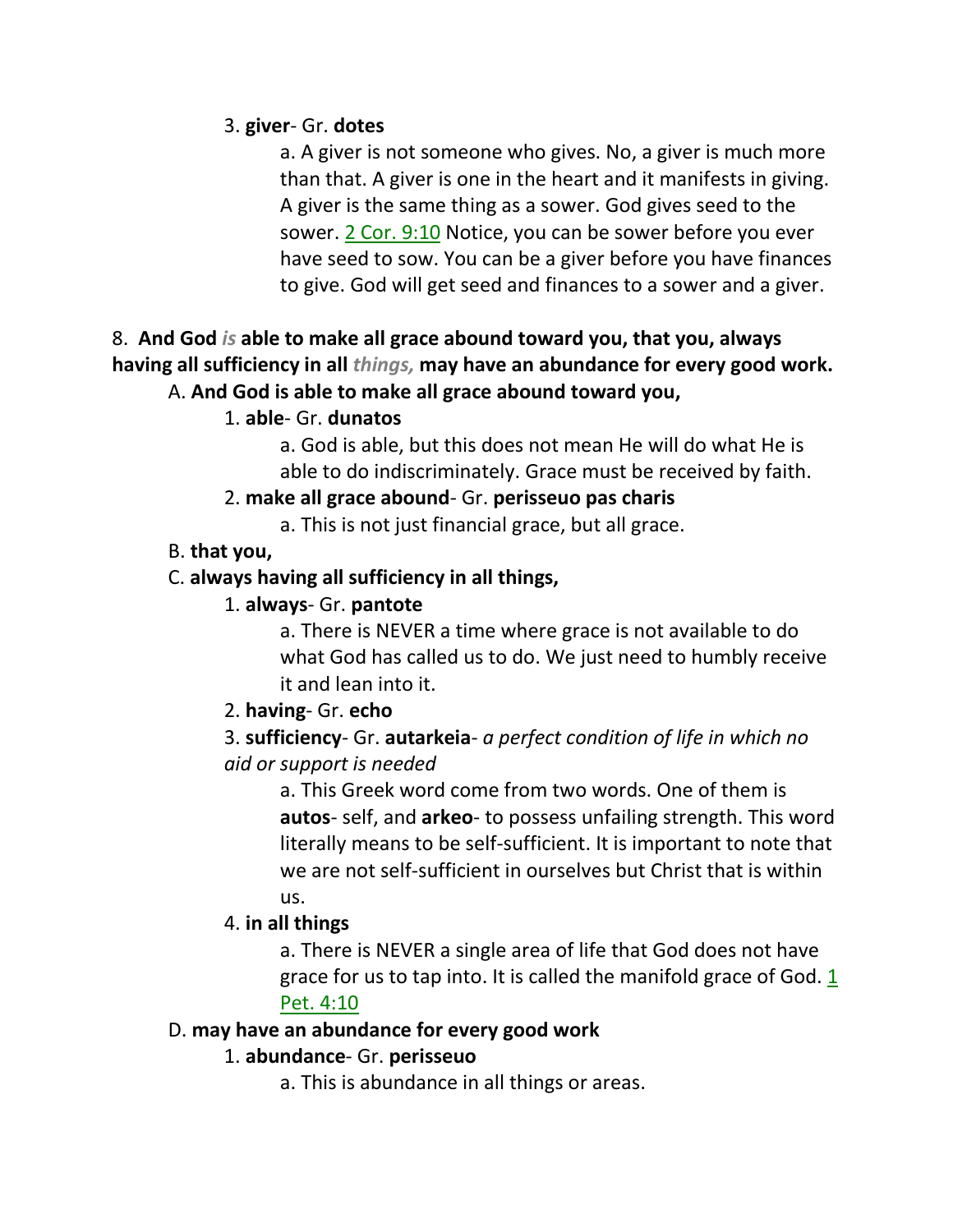#### 2. **every**

a. I love this verse! All grace...abound...always...all

sufficiency...in all things...abundance...every

#### 3. **good**- Gr. **agathos**- *divine good*

#### 4. **work**- Gr. **ergon**

a. This is not only relegated to giving, but any and all work God has called us to.

b. It is interesting to note that this verse is found in the context of giving. Giving in faith has impact in every area of our life.

#### 9. **As it is written: "HE HAS DISPERSED ABROAD, HE HAS GIVEN TO THE POOR; HIS RIGHTEOUSNESS ENDURES FOREVER."**

## A. **As it is written**

## 1. **written**- Gr. **grapho**

a. Quote from Ps. 112:9

## B. **He has dispersed abroad,**

1. **dispersed abroad**- Gr. **skorpizo**- *to scatter abroad (what others may collect for themselves), or one dispensing blessings literally*

#### C. **He has given to the poor,**

## 1. **given**- Gr. **didomi**

a. We are to give gifts to the poor as God gives gifts to us without strings attached or a demand of repayment.

#### 2. **poor**- Gr. **penes**

a. Giving to the poor should be done out of a knowing that everything we have has been given to us by God and is not inherently ours or gained by our own power.

b. Often those with means will look at the poor and despise them and think of themselves as better than them.

#### D. **His righteousness endures forever**

#### 1. **righteousness**- Gr. **dikaiosune**

a. Giving is not the root or cause of our righteousness, but a fruit of it.

#### 2. **endures**- Gr. **meno**

#### 3. **forever**- Gr. **eis aion**

a. Righteousness is an eternal gift through faith in Jesus Christ.

#### 10. **Now may He who supplies seed to the sower, and bread for food, supply**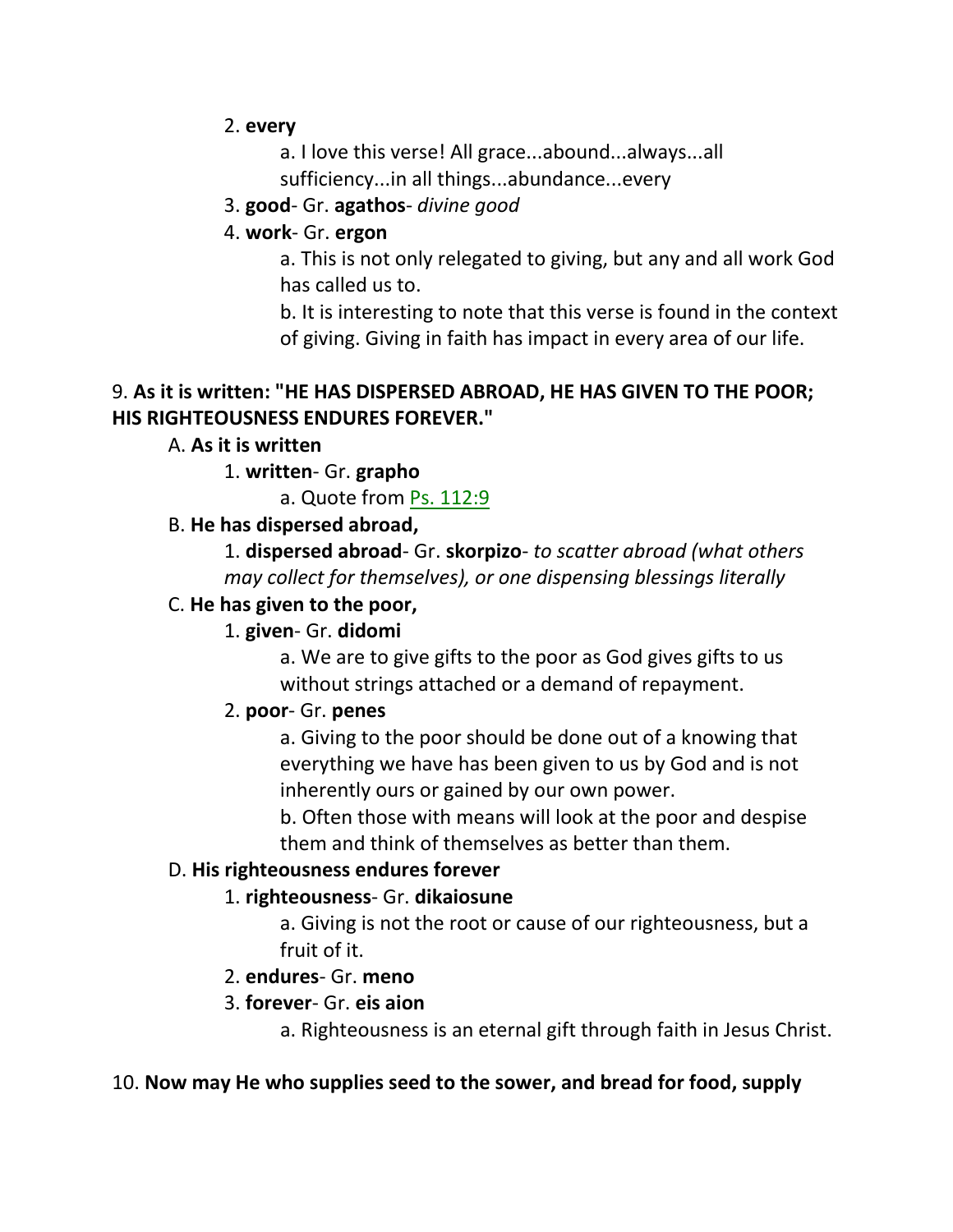## **and multiply the seed you have sown and increase the fruits of your righteousness,**

#### A. **Now may He who supplies seed to the sower,**

## 1. **supplies-** Gr. **epichorgeo-** *to outfit the choir, to lavishly supply upon and over the need*

a. This Greek word came from the Greek theatre. This spoke of rich benefactors that paid for theatrical productions and richly provided for every aspect so that it was a grand experience for all. They gave richly more than was needed. God richly supplies more than that is needed to us.

#### 2. **seed**- Gr. **sperma**

a. The earth is run on the principle of sowing and reaping. Our spiritual relationship is governed by the principle of grace and faith. It is important not to confuse these two. Many people think grace and faith rules the natural world and are sadly mistaken.

## 3. **sower-** Gr. **speiro**- *one who sows*

a. How the two sets of principles intersect is by sowing what God gives to us in grace.

b. Again, giving does not make someone a sower or giver. No, this is who they are, not what they do. You can be a sower and giver and not have any money. God loves to get finances to a giver [sower] because He knows he will give it. God can trust getting money to you if He knows He can get it through you!

## B. **and bread for food,**

## 1. **bread-** Gr. **artos**

## 2. **food**- Gr. **brosis**

a. When you get seed from God, some of it is for your own needs [bread, food], but some of it is to sow to others. When you do this more comes back to you! Don't eat all your seed! Leave some of it to sow.

C. **supply and multipy the seed you have sown and increase the fruits of your righteousness.** 

## 1. **supply**- Gr. **choregeo**

a. God's supplies us seed by His grace, but we must choose to sow it. Through this sowing a greater blessing is realized in the natural.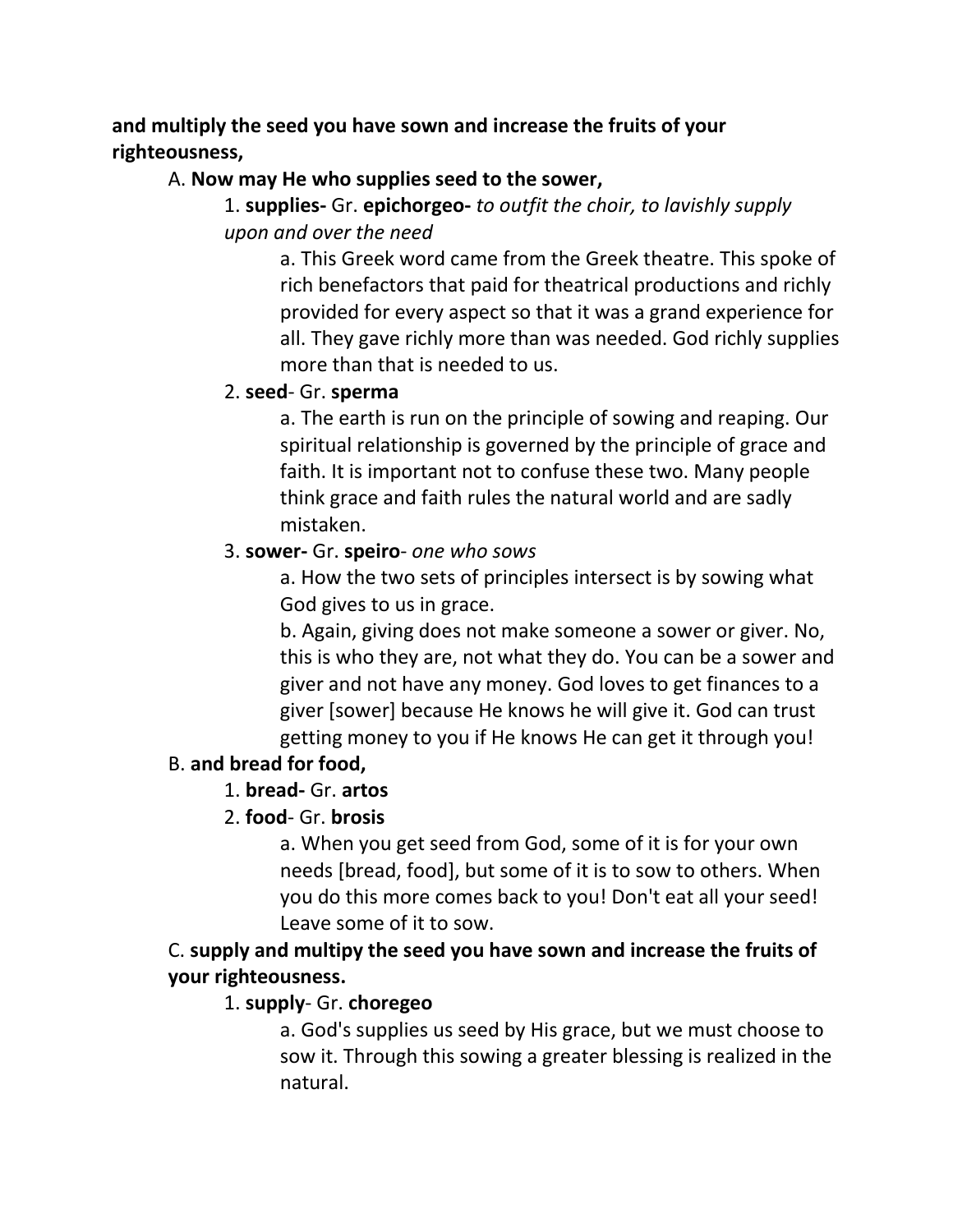## 2. **multiply**- Gr. **plethuno**

## 3. **seed sown**- Gr. **sporos**

a. Notice, that God multiples seed **SOWN**, not left in your bag. God multiplies the finances you sow, not what is in your wallet!

#### 4. **increase**- Gr. **auxano**

#### 5. **fruits**- Gr. **gennema**- *that which has been born or begotten*

a. This is another verse that describes the extravagance of God...supplies...supply...multiply...increase...fruits. This is connected to giving. It is not automatic for every person. b. Giving is an offspring of our identity of being righteous in Christ and sharing His nature of a giver.

#### 6. **righteousness**

a. Again, giving is what is born out of our righteousness, not the cause of it.

## 11. **while you are enriched in everything for all liberality, which causes thanksgiving through us to God.**

## A. **while you are enriched in everything for all liberality,**

#### 1. **enriched**- Gr. **ploutizo**- *to be richly furnished*

a. This is a picture of a well-watered garden or plain which produces abundantly so that rich exports are made abroad from it.

## 2. **in everything**

3. **liberality**- Gr. **haplotes**- *singleness, simplicity, sincerity, not self seeking, openness of heart manifesting itself by generousity*

## B. **which causes thanksgiving through us to God**

## 1. **thanksgiving**- Gr. **eucharistia**

a. Everything started from God and returns to God. It comes by grace and is returned in thanksgiving.

## 12. **For the administration of this service not only supplies the needs of the saints, but also is abounding through many thanksgivings to God,**

A. **For the administration of this service not only supplies the needs of the saints,**

1. **administration**- Gr. **diakonia**- *service*

2. **service**- Gr. **leitourgia**- *a sacred ministration*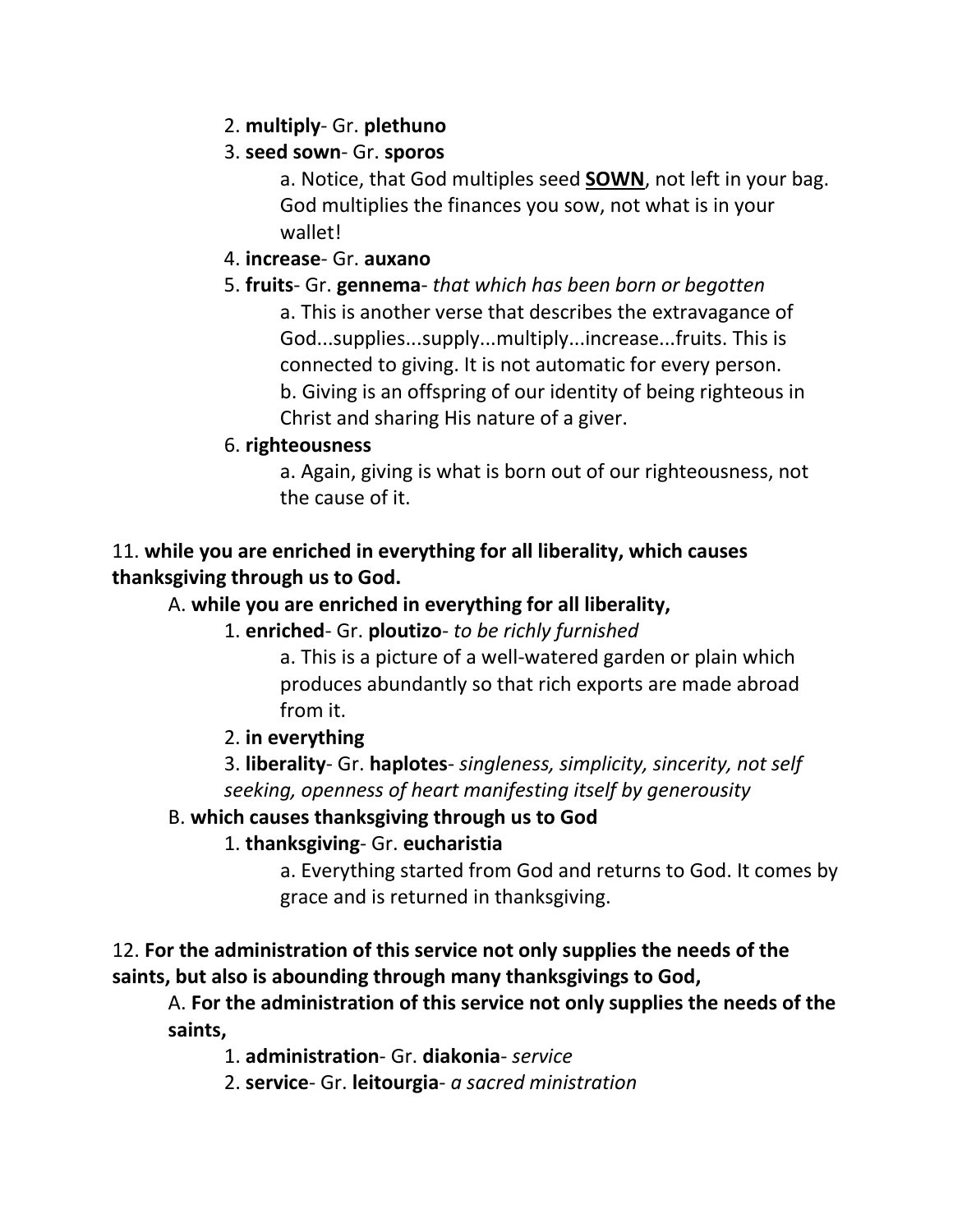a. The giving and dispensing of finances in the kingdom is a sacred ministry. The misappropriation the tithes and offerings of God's people is a grievous sin and error.

3. **supplies**- Gr. **prosanapleroo**- *to fill up by addition; to supply deficiencies*

4. **needs**- Gr. **husterema**- *what is lagging behind or deficient* a. God is mindful to supply all the needs of His people. Phil. 4:19

- 5. **saints** Gr. **hagios** *holy ones*
- B. **but also is abounding through many thankgivings to God**
	- 1. **abounding** Gr. **perisseuo**
	- 2. **thanksgivings** Gr. **eucharistia**

a. We see finances and thanksgivings connected. The natural and spiritual have a connection.

13. **2Co 9:13 while, through the proof of this ministry, they glorify God for the obedience of your confession to the gospel of Christ, and for your liberal sharing with them and all men,** 

A. **while,**

B. **through the proof of this ministry,**

1. **proof**- Gr. **dokime**- *to approve after testing*

a. *There are still other benefits that would result from the Corinthians' gift. It would be a definite proof to the Judean Christians that there really had been a work of Christ in the lives of these Gentile converts. At one time the Jewish Christians had real doubts about such converts as the Corinthians. Perhaps they did not consider them to be fullfledged Christians. But this kindness would be to them a great proof of the reality of the faith of the Corinthians, and they would glorify God for what the gospel of Christ had done in Achaia, as well as for the liberal contribution which had been made to them*. -Believer's Bible Commentary

## 2. **ministry**- Gr. **diakonia**

C. **they glorify God for the obedience of your confession to the gospel of Christ,**

1. **glorify-** Gr. **doxazo**

a. This refers to the Jewish believers in Jerusalem glorifying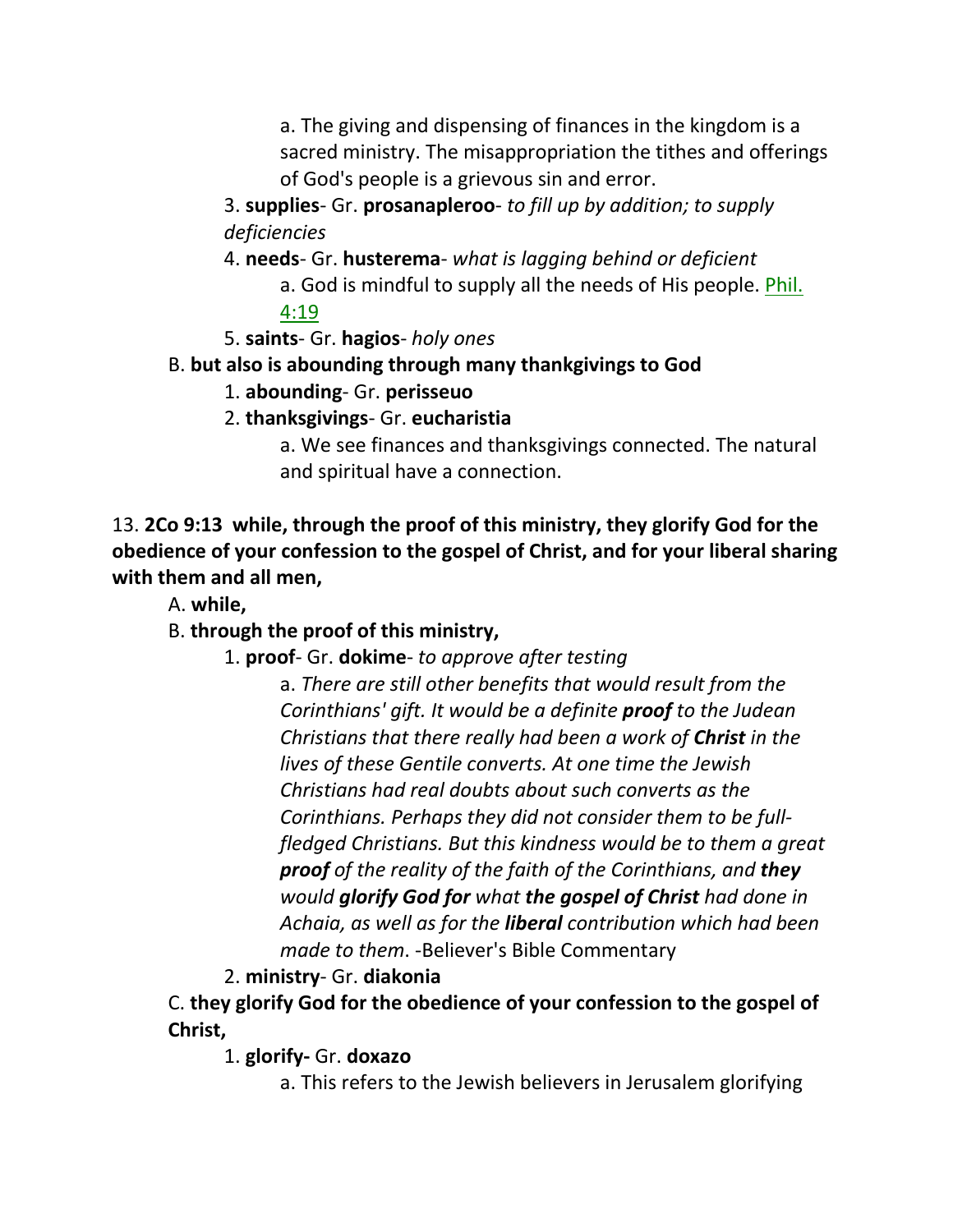God.

- 2. **obedience** Gr. **hupotage** *subordination*
	- a. NT obedience is synonymous with faith.
- 3. **confession** Gr. **homologia** *to say the same thing, agree with*

a. This is the confession of our faith. We can have faith and not confess it.

4. **gospel**- Gr. **euaggelion**- *good news*

a. Our faith in the gospel of Christ will produce fruit, which one of them is giving. Giving is not the root of our salvation, but merely a fruit of it.

## D. **and for your liberal sharing with them and all men,**

- 1. **liberal** Gr. **haplotes** *simplicity, openness of heart that manifests in generosity*
- 2. **sharing** Gr. **koinonia** *partnership*
- 2. **men** not in Greek- omit

14. **and by their prayer for you, who long for you because of the exceeding grace of God in you.** 

## A. **and by their prayer for you,**

1. **prayer**- Gr. **deesis**- *specific petition*

## B. **who long for you because of the exceeding grace of God in you.**

## 1. **long**- Gr. **epipotheo**

a. This is a work of grace in which Jewish believers now long for Gentiles. Before their conversion they hated the Gentiles. Love is the chief fruit of the born-again spirit.

## 2. **exceeding**- Gr. **huperballo**

## 3. **grace**- Gr. **charis**

a. This is the proof that the Gentiles are fellow heirs with the believing Jews of salvation.

## 15. **Thanks be to God for His indescribable gift!**

## A. **Thanks**- Gr. **charis**

1. This word translated as "thanks" is the same word for grace in the New Testament. Thanksgiving is the return of received and utilized grace back to God.

B. **indescribable**- Gr. **anekdiegetos**- *which cannot be related, inexpressible, unutterable, indescribable*